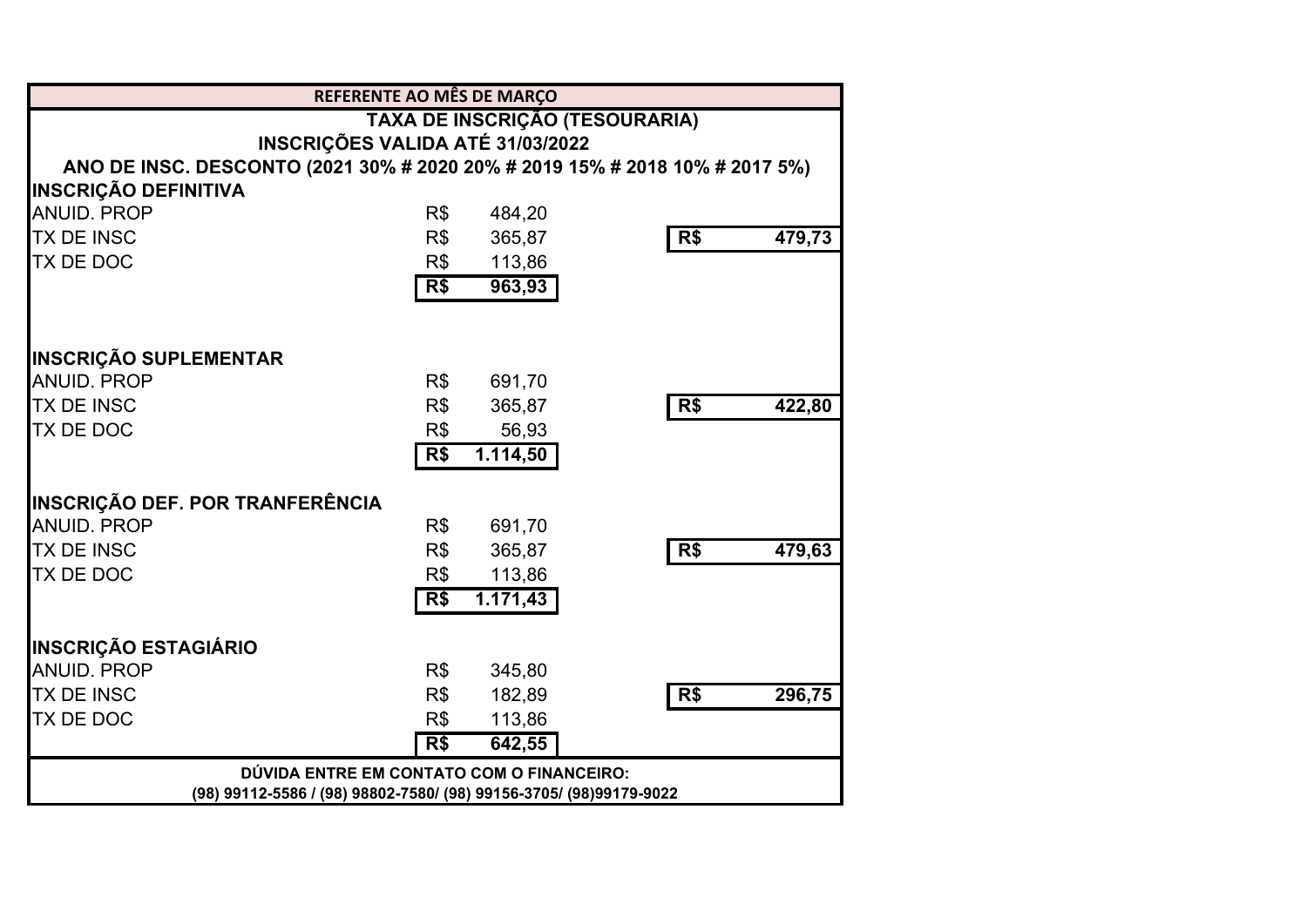|                                        | REFERENTE AO MÊS DE ABRIL                                                   |                          |
|----------------------------------------|-----------------------------------------------------------------------------|--------------------------|
|                                        | TAXA DE INSCRIÇÃO (TESOURARIA)                                              |                          |
|                                        | <b>INSCRIÇÕES VALIDA ATÉ 30/04/2022</b>                                     |                          |
|                                        | ANO DE INSC. DESCONTO (2021 30% # 2020 20% # 2019 15% # 2018 10% # 2017 5%) |                          |
| <b>INSCRIÇÃO DEFINITIVA</b>            |                                                                             |                          |
| <b>ANUID. PROP</b>                     | R\$<br>435,75                                                               |                          |
| <b>TX DE INSC</b>                      | 365,87<br>R\$                                                               | R <sub>5</sub><br>479,73 |
| TX DE DOC                              | R\$<br>113,86                                                               |                          |
|                                        | R\$<br>915,48                                                               |                          |
| <b>INSCRIÇÃO SUPLEMENTAR</b>           |                                                                             |                          |
| <b>ANUID. PROP</b>                     | R\$<br>622,50                                                               |                          |
| <b>TX DE INSC</b>                      | R\$<br>365,87                                                               | R\$<br>422,80            |
| <b>TX DE DOC</b>                       | R\$<br>56,93                                                                |                          |
|                                        | R\$<br>1.045, 30                                                            |                          |
| <b>INSCRIÇÃO DEF. POR TRANFERÊNCIA</b> |                                                                             |                          |
| <b>ANUID, PROP</b>                     | R\$<br>622,50                                                               |                          |
| <b>TX DE INSC</b>                      | R\$<br>365,87                                                               | 479,63<br>R\$            |
| TX DE DOC                              | R\$<br>113,86                                                               |                          |
|                                        | 1.102,23<br>R\$                                                             |                          |
| <b>INSCRIÇÃO ESTAGIÁRIO</b>            |                                                                             |                          |
| <b>ANUID, PROP</b>                     | R\$<br>311,25                                                               |                          |
| <b>TX DE INSC</b>                      | R\$<br>182,89                                                               | R\$<br>296,75            |
| TX DE DOC                              | R\$<br>113,86                                                               |                          |
|                                        | 608,00<br>R\$                                                               |                          |
|                                        | DÚVIDA ENTRE EM CONTATO COM O FINANCEIRO:                                   |                          |
|                                        | (98) 99112-5586 / (98) 98802-7580/ (98) 99156-3705/ (98)99179-9022          |                          |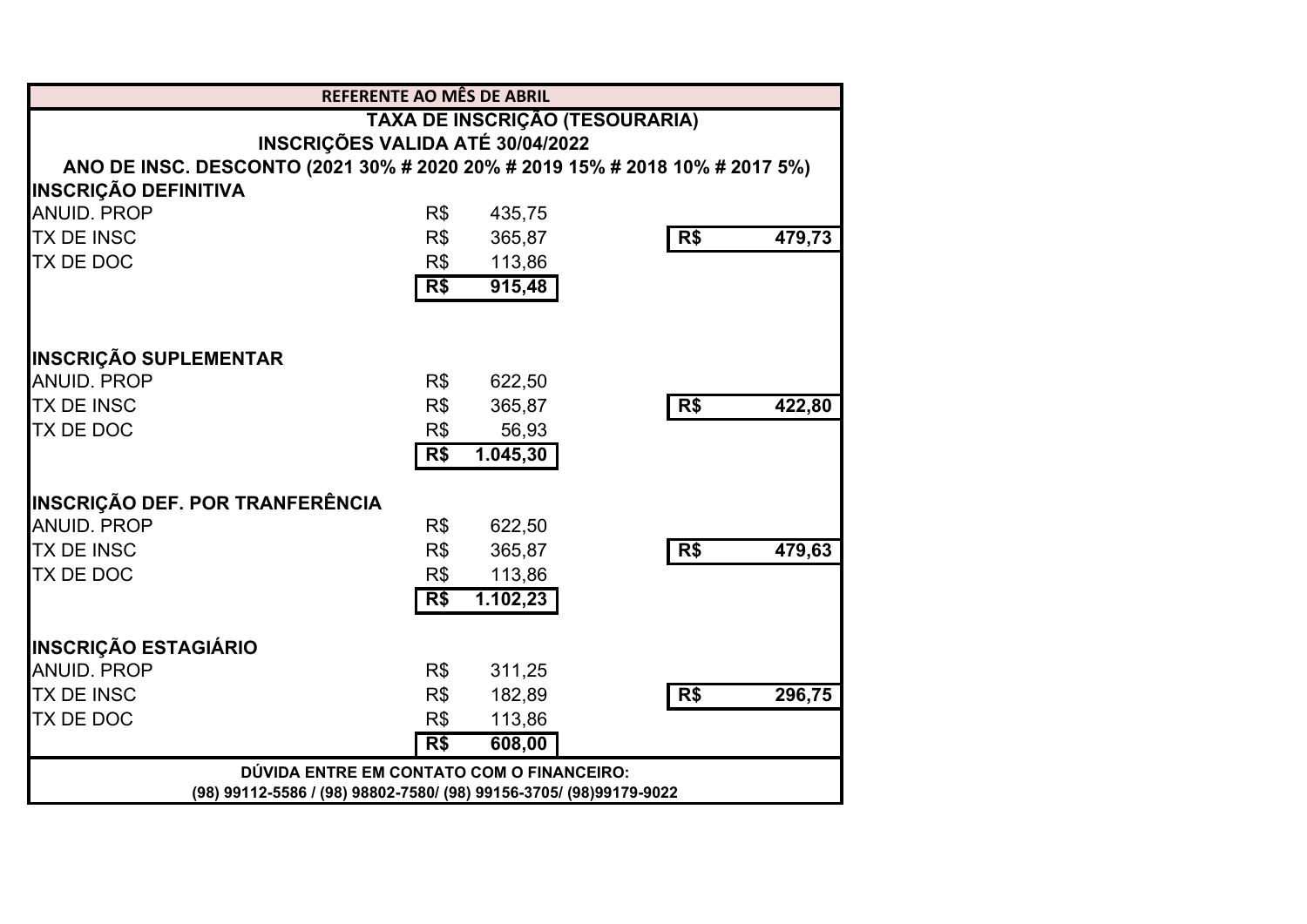|                                                                             | REFERENTE AO MÊS DE MAIO                                           |                     |                |        |
|-----------------------------------------------------------------------------|--------------------------------------------------------------------|---------------------|----------------|--------|
|                                                                             | TAXA DE INSCRIÇÃO (TESOURARIA)                                     |                     |                |        |
|                                                                             | INSCRIÇÕES VALIDA ATÉ 31/05/2022                                   |                     |                |        |
| ANO DE INSC. DESCONTO (2021 30% # 2020 20% # 2019 15% # 2018 10% # 2017 5%) |                                                                    |                     |                |        |
| <b>INSCRIÇÃO DEFINITIVA</b>                                                 |                                                                    |                     |                |        |
| <b>ANUID. PROP</b>                                                          | R\$                                                                | 387,34              |                |        |
| <b>TX DE INSC</b>                                                           | R\$                                                                | 365,87              | R <sub>5</sub> | 479,73 |
| TX DE DOC                                                                   | R\$                                                                | 113,86              |                |        |
|                                                                             | R\$                                                                | 867,07              |                |        |
| <b>INSCRIÇÃO SUPLEMENTAR</b>                                                |                                                                    |                     |                |        |
| <b>ANUID. PROP</b>                                                          | R\$                                                                | 553,34              |                |        |
| <b>TX DE INSC</b>                                                           | R\$                                                                | 365,87              | R\$            | 422,80 |
| <b>TX DE DOC</b>                                                            | R\$                                                                | 56,93               |                |        |
|                                                                             | R\$                                                                | $\overline{976,14}$ |                |        |
| <b>INSCRIÇÃO DEF. POR TRANFERÊNCIA</b>                                      |                                                                    |                     |                |        |
| <b>ANUID, PROP</b>                                                          | R\$                                                                | 553,34              |                |        |
| <b>TX DE INSC</b>                                                           | R\$                                                                | 365,87              | R\$            | 479,63 |
| TX DE DOC                                                                   | R\$                                                                | 113,86              |                |        |
|                                                                             | R\$                                                                | 1.033,07            |                |        |
| <b>INSCRIÇÃO ESTAGIÁRIO</b>                                                 |                                                                    |                     |                |        |
| <b>ANUID, PROP</b>                                                          | R\$                                                                | 276,67              |                |        |
| <b>TX DE INSC</b>                                                           | R\$                                                                | 182,89              | R\$            | 296,75 |
| TX DE DOC                                                                   | R\$                                                                | 113,86              |                |        |
|                                                                             | R\$                                                                | 573,42              |                |        |
|                                                                             | DÚVIDA ENTRE EM CONTATO COM O FINANCEIRO:                          |                     |                |        |
|                                                                             | (98) 99112-5586 / (98) 98802-7580/ (98) 99156-3705/ (98)99179-9022 |                     |                |        |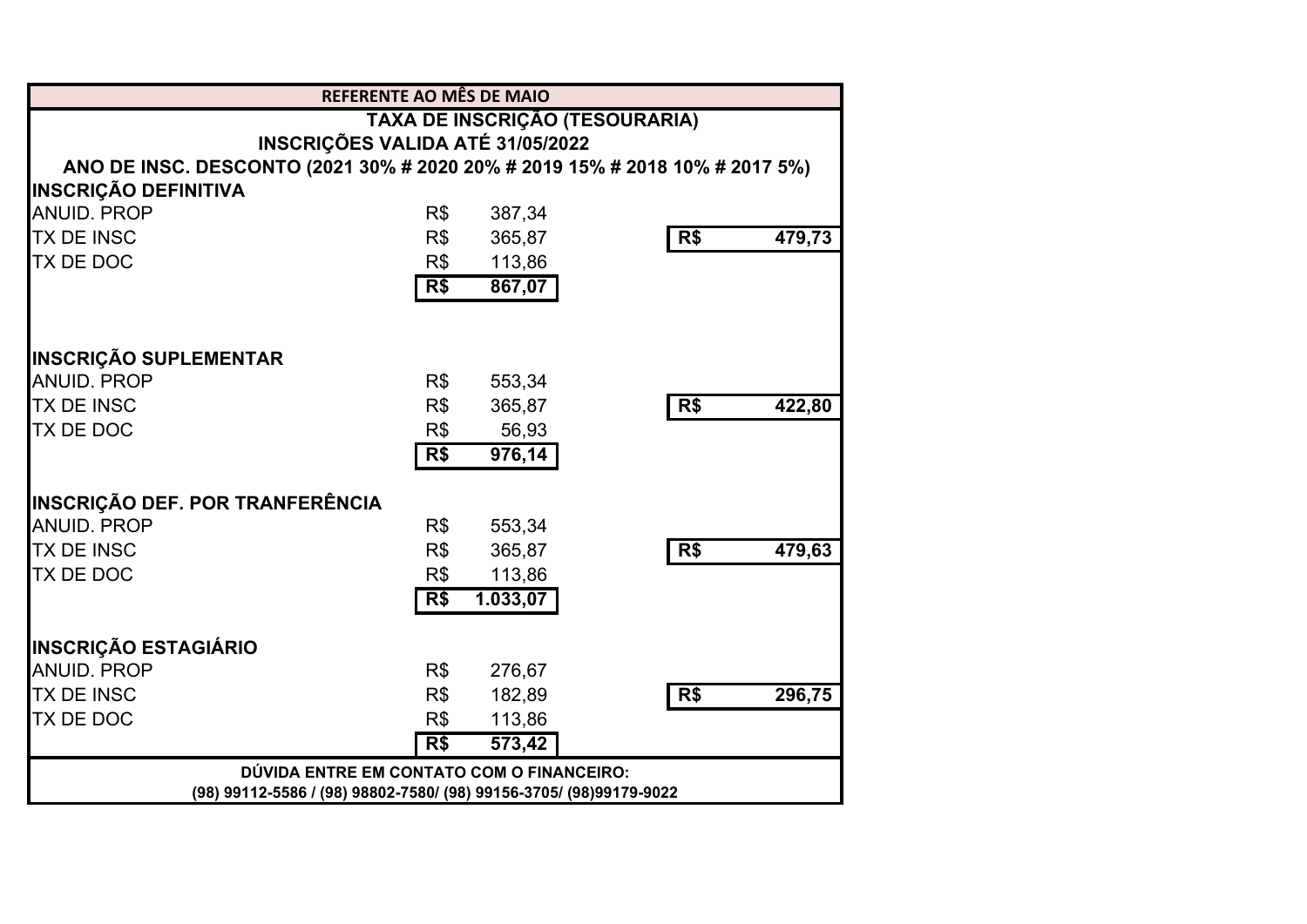|                                                                             | REFERENTE AO MÊS DE JUNHO                                          |        |                |        |
|-----------------------------------------------------------------------------|--------------------------------------------------------------------|--------|----------------|--------|
|                                                                             | TAXA DE INSCRIÇÃO (TESOURARIA)                                     |        |                |        |
|                                                                             | <b>INSCRIÇÕES VALIDA ATÉ 30/06/2022</b>                            |        |                |        |
| ANO DE INSC. DESCONTO (2021 30% # 2020 20% # 2019 15% # 2018 10% # 2017 5%) |                                                                    |        |                |        |
| <b>INSCRIÇÃO DEFINITIVA</b>                                                 |                                                                    |        |                |        |
| <b>ANUID. PROP</b>                                                          | R\$                                                                | 338,92 |                |        |
| <b>TX DE INSC</b>                                                           | R\$                                                                | 365,87 | R <sub>5</sub> | 479,73 |
| TX DE DOC                                                                   | R\$                                                                | 113,86 |                |        |
|                                                                             | R <sub>s</sub>                                                     | 818,65 |                |        |
|                                                                             |                                                                    |        |                |        |
| <b>INSCRIÇÃO SUPLEMENTAR</b>                                                |                                                                    |        |                |        |
| <b>ANUID. PROP</b>                                                          | R\$                                                                | 484,17 |                |        |
| <b>TX DE INSC</b>                                                           | R\$                                                                | 365,87 | R\$            | 422,80 |
| <b>TX DE DOC</b>                                                            | R\$                                                                | 56,93  |                |        |
|                                                                             | R\$                                                                | 906,97 |                |        |
| <b>INSCRIÇÃO DEF. POR TRANFERÊNCIA</b>                                      |                                                                    |        |                |        |
| <b>ANUID. PROP</b>                                                          | R\$                                                                | 484,17 |                |        |
| <b>TX DE INSC</b>                                                           | R\$                                                                | 365,87 | R\$            | 479,63 |
| <b>TX DE DOC</b>                                                            | R\$                                                                | 113,86 |                |        |
|                                                                             | R\$                                                                | 963,90 |                |        |
| <b>INSCRIÇÃO ESTAGIÁRIO</b>                                                 |                                                                    |        |                |        |
| <b>ANUID, PROP</b>                                                          | R\$                                                                | 242,09 |                |        |
| <b>TX DE INSC</b>                                                           | R\$                                                                | 182,89 | R\$            | 296,75 |
| <b>TX DE DOC</b>                                                            | R\$                                                                | 113,86 |                |        |
|                                                                             | R\$                                                                | 538,84 |                |        |
|                                                                             | DÚVIDA ENTRE EM CONTATO COM O FINANCEIRO:                          |        |                |        |
|                                                                             | (98) 99112-5586 / (98) 98802-7580/ (98) 99156-3705/ (98)99179-9022 |        |                |        |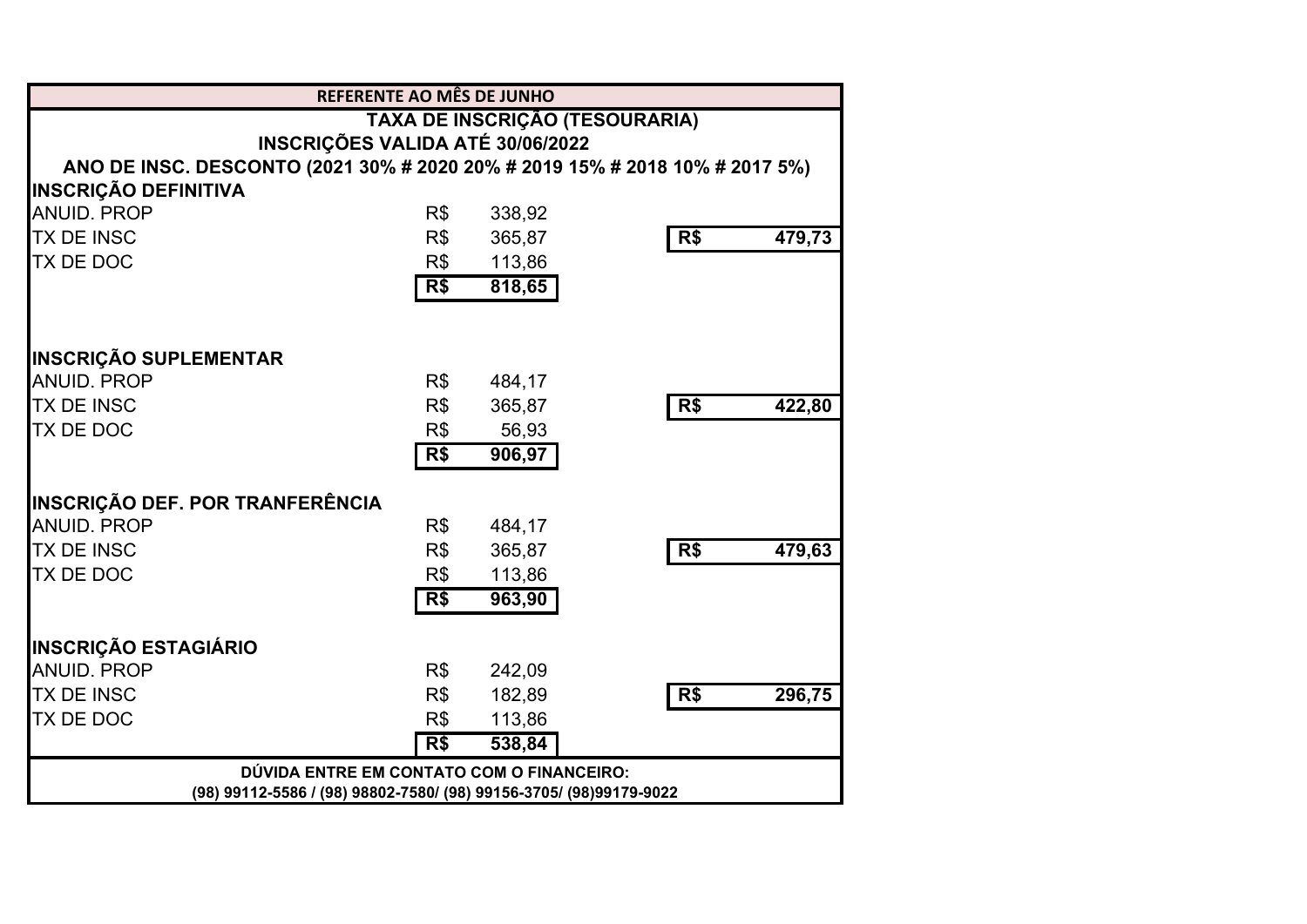|                                                                             | <b>REFERENTE AO MÊS DE JULHO</b>                                   |                                |                |        |
|-----------------------------------------------------------------------------|--------------------------------------------------------------------|--------------------------------|----------------|--------|
|                                                                             |                                                                    | TAXA DE INSCRIÇÃO (TESOURARIA) |                |        |
|                                                                             | INSCRIÇÕES VALIDA ATÉ 31/07/2022                                   |                                |                |        |
| ANO DE INSC. DESCONTO (2021 30% # 2020 20% # 2019 15% # 2018 10% # 2017 5%) |                                                                    |                                |                |        |
| <b>INSCRIÇÃO DEFINITIVA</b>                                                 |                                                                    |                                |                |        |
| <b>ANUID. PROP</b>                                                          | R\$                                                                | 290,50                         |                |        |
| <b>TX DE INSC</b>                                                           | R\$                                                                | 365,87                         | R <sub>5</sub> | 479,73 |
| TX DE DOC                                                                   | R\$                                                                | 113,86                         |                |        |
|                                                                             | R\$                                                                | 770,23                         |                |        |
| <b>INSCRIÇÃO SUPLEMENTAR</b>                                                |                                                                    |                                |                |        |
| <b>ANUID. PROP</b>                                                          | R\$                                                                | 415,00                         |                |        |
| <b>TX DE INSC</b>                                                           | R\$                                                                | 365,87                         | R\$            | 422,80 |
| <b>TX DE DOC</b>                                                            | R\$                                                                | 56,93                          |                |        |
|                                                                             | R\$                                                                | 837,80                         |                |        |
| <b>INSCRIÇÃO DEF. POR TRANFERÊNCIA</b>                                      |                                                                    |                                |                |        |
| <b>ANUID, PROP</b>                                                          | R\$                                                                | 415,00                         |                |        |
| <b>TX DE INSC</b>                                                           | R\$                                                                | 365,87                         | R\$            | 479,63 |
| TX DE DOC                                                                   | R\$                                                                | 113,86                         |                |        |
|                                                                             | R\$                                                                | 894,73                         |                |        |
| <b>INSCRIÇÃO ESTAGIÁRIO</b>                                                 |                                                                    |                                |                |        |
| <b>ANUID, PROP</b>                                                          | R\$                                                                | 207,50                         |                |        |
| <b>TX DE INSC</b>                                                           | R\$                                                                | 182,89                         | R\$            | 296,75 |
| TX DE DOC                                                                   | R\$                                                                | 113,86                         |                |        |
|                                                                             | R\$                                                                | 504,25                         |                |        |
|                                                                             | DÚVIDA ENTRE EM CONTATO COM O FINANCEIRO:                          |                                |                |        |
|                                                                             | (98) 99112-5586 / (98) 98802-7580/ (98) 99156-3705/ (98)99179-9022 |                                |                |        |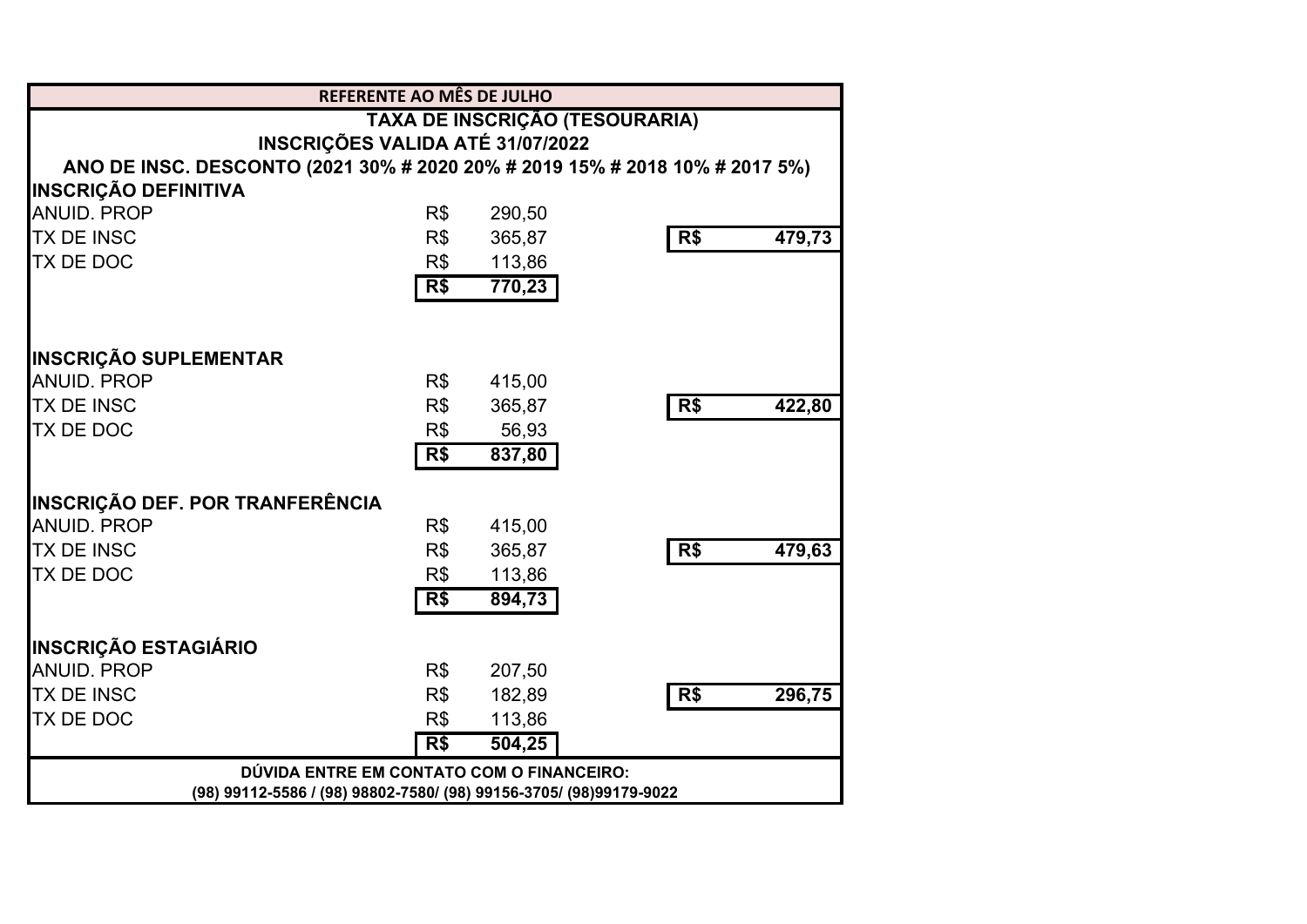|                                                                             | <b>REFERENTE AO MÊS DE AGOSTO</b>                                  |                                |     |        |
|-----------------------------------------------------------------------------|--------------------------------------------------------------------|--------------------------------|-----|--------|
|                                                                             |                                                                    | TAXA DE INSCRIÇÃO (TESOURARIA) |     |        |
|                                                                             | INSCRIÇÕES VALIDA ATÉ 31/08/2022                                   |                                |     |        |
| ANO DE INSC. DESCONTO (2021 30% # 2020 20% # 2019 15% # 2018 10% # 2017 5%) |                                                                    |                                |     |        |
| <b>INSCRIÇÃO DEFINITIVA</b>                                                 |                                                                    |                                |     |        |
| <b>ANUID. PROP</b>                                                          | R\$                                                                | 242,09                         |     |        |
| <b>TX DE INSC</b>                                                           | R\$                                                                | 365,87                         | R\$ | 479,73 |
| <b>TX DE DOC</b>                                                            | R\$                                                                | 113,86                         |     |        |
|                                                                             | R\$                                                                | 721,82                         |     |        |
| <b>INSCRIÇÃO SUPLEMENTAR</b>                                                |                                                                    |                                |     |        |
| <b>ANUID, PROP</b>                                                          | R\$                                                                | 345,84                         |     |        |
| <b>TX DE INSC</b>                                                           | R\$                                                                | 365,87                         | R\$ | 422,80 |
| TX DE DOC                                                                   | R\$                                                                | 56,93                          |     |        |
|                                                                             | R\$                                                                | 768,64                         |     |        |
| <b>INSCRIÇÃO DEF. POR TRANFERÊNCIA</b>                                      |                                                                    |                                |     |        |
| <b>ANUID, PROP</b>                                                          | R\$                                                                | 345,84                         |     |        |
| <b>TX DE INSC</b>                                                           | R\$                                                                | 365,87                         | R\$ | 479,63 |
| TX DE DOC                                                                   | R\$                                                                | 113,86                         |     |        |
|                                                                             | R\$                                                                | 825,57                         |     |        |
| <b>INSCRIÇÃO ESTAGIÁRIO</b>                                                 |                                                                    |                                |     |        |
| <b>ANUID. PROP</b>                                                          | R\$                                                                | 172,92                         |     |        |
| <b>TX DE INSC</b>                                                           | R\$                                                                | 182,89                         | R\$ | 296,75 |
| TX DE DOC                                                                   | R\$                                                                | 113,86                         |     |        |
|                                                                             | R\$                                                                | 469,67                         |     |        |
|                                                                             | DÚVIDA ENTRE EM CONTATO COM O FINANCEIRO:                          |                                |     |        |
|                                                                             | (98) 99112-5586 / (98) 98802-7580/ (98) 99156-3705/ (98)99179-9022 |                                |     |        |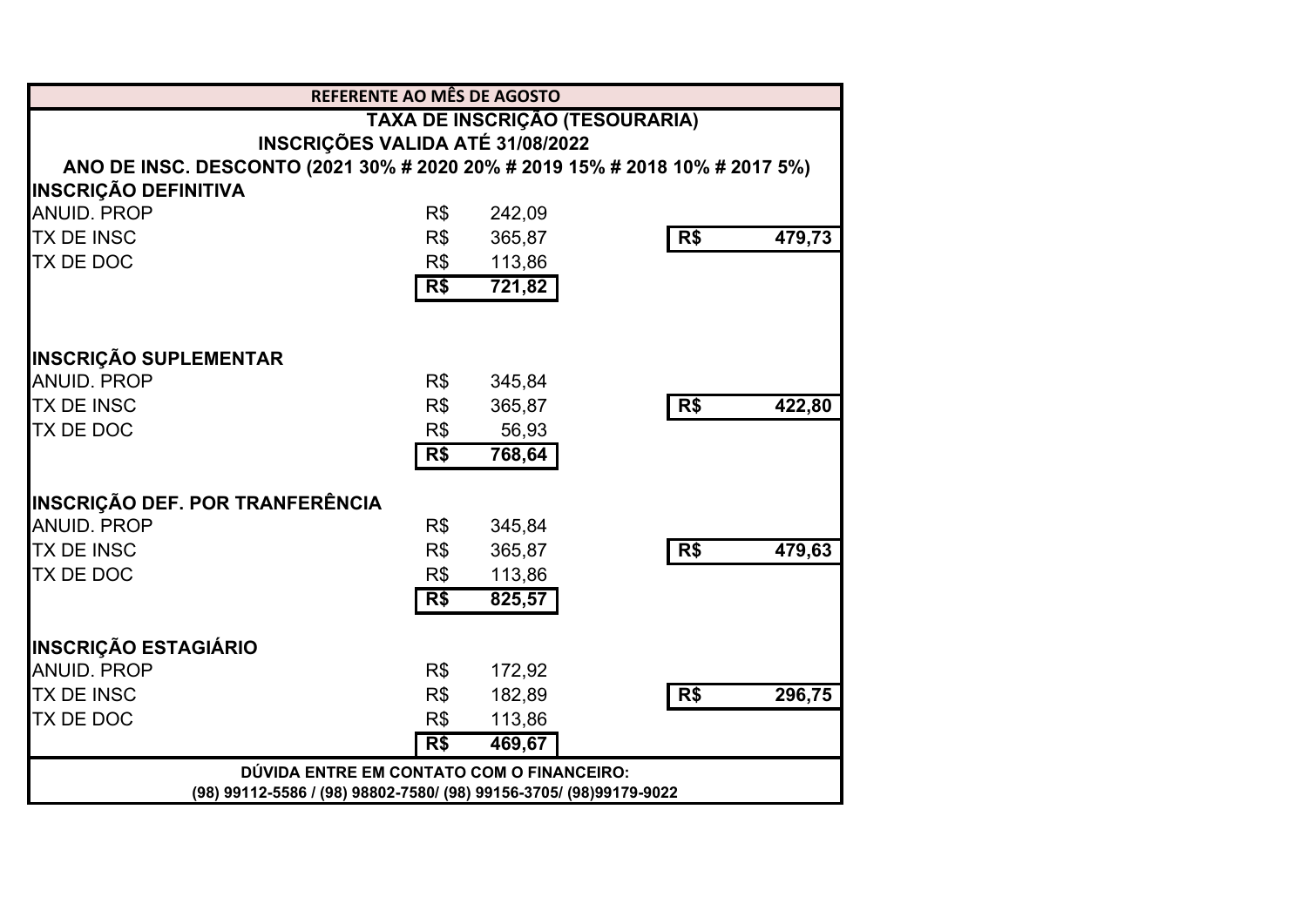|                                                                             | <b>REFERENTE AO MÊS DE AGOSTO</b>                                  |                                |     |        |
|-----------------------------------------------------------------------------|--------------------------------------------------------------------|--------------------------------|-----|--------|
|                                                                             |                                                                    | TAXA DE INSCRIÇÃO (TESOURARIA) |     |        |
|                                                                             | INSCRIÇÕES VALIDA ATÉ 30/09/2022                                   |                                |     |        |
| ANO DE INSC. DESCONTO (2021 30% # 2020 20% # 2019 15% # 2018 10% # 2017 5%) |                                                                    |                                |     |        |
| <b>INSCRIÇÃO DEFINITIVA</b>                                                 |                                                                    |                                |     |        |
| <b>ANUID. PROP</b>                                                          | R\$                                                                | 193,70                         |     |        |
| <b>TX DE INSC</b>                                                           | R\$                                                                | 365,87                         | R\$ | 479,73 |
| <b>TX DE DOC</b>                                                            | R\$                                                                | 113,86                         |     |        |
|                                                                             | R <sub>5</sub>                                                     | 673,43                         |     |        |
| <b>INSCRIÇÃO SUPLEMENTAR</b>                                                |                                                                    |                                |     |        |
| <b>ANUID, PROP</b>                                                          | R\$                                                                | 276,67                         |     |        |
| <b>TX DE INSC</b>                                                           | R\$                                                                | 365,87                         | R\$ | 422,80 |
| TX DE DOC                                                                   | R\$                                                                | 56,93                          |     |        |
|                                                                             | R\$                                                                | 699,47                         |     |        |
| <b>INSCRIÇÃO DEF. POR TRANFERÊNCIA</b>                                      |                                                                    |                                |     |        |
| <b>ANUID, PROP</b>                                                          | R\$                                                                | 276,67                         |     |        |
| <b>TX DE INSC</b>                                                           | R\$                                                                | 365,87                         | R\$ | 479,63 |
| TX DE DOC                                                                   | R\$                                                                | 113,86                         |     |        |
|                                                                             | R\$                                                                | 756,40                         |     |        |
| <b>INSCRIÇÃO ESTAGIÁRIO</b>                                                 |                                                                    |                                |     |        |
| <b>ANUID. PROP</b>                                                          | R\$                                                                | 138,34                         |     |        |
| <b>TX DE INSC</b>                                                           | R\$                                                                | 182,89                         | R\$ | 296,75 |
| TX DE DOC                                                                   | R\$                                                                | 113,86                         |     |        |
|                                                                             | R\$                                                                | 435,09                         |     |        |
|                                                                             | DÚVIDA ENTRE EM CONTATO COM O FINANCEIRO:                          |                                |     |        |
|                                                                             | (98) 99112-5586 / (98) 98802-7580/ (98) 99156-3705/ (98)99179-9022 |                                |     |        |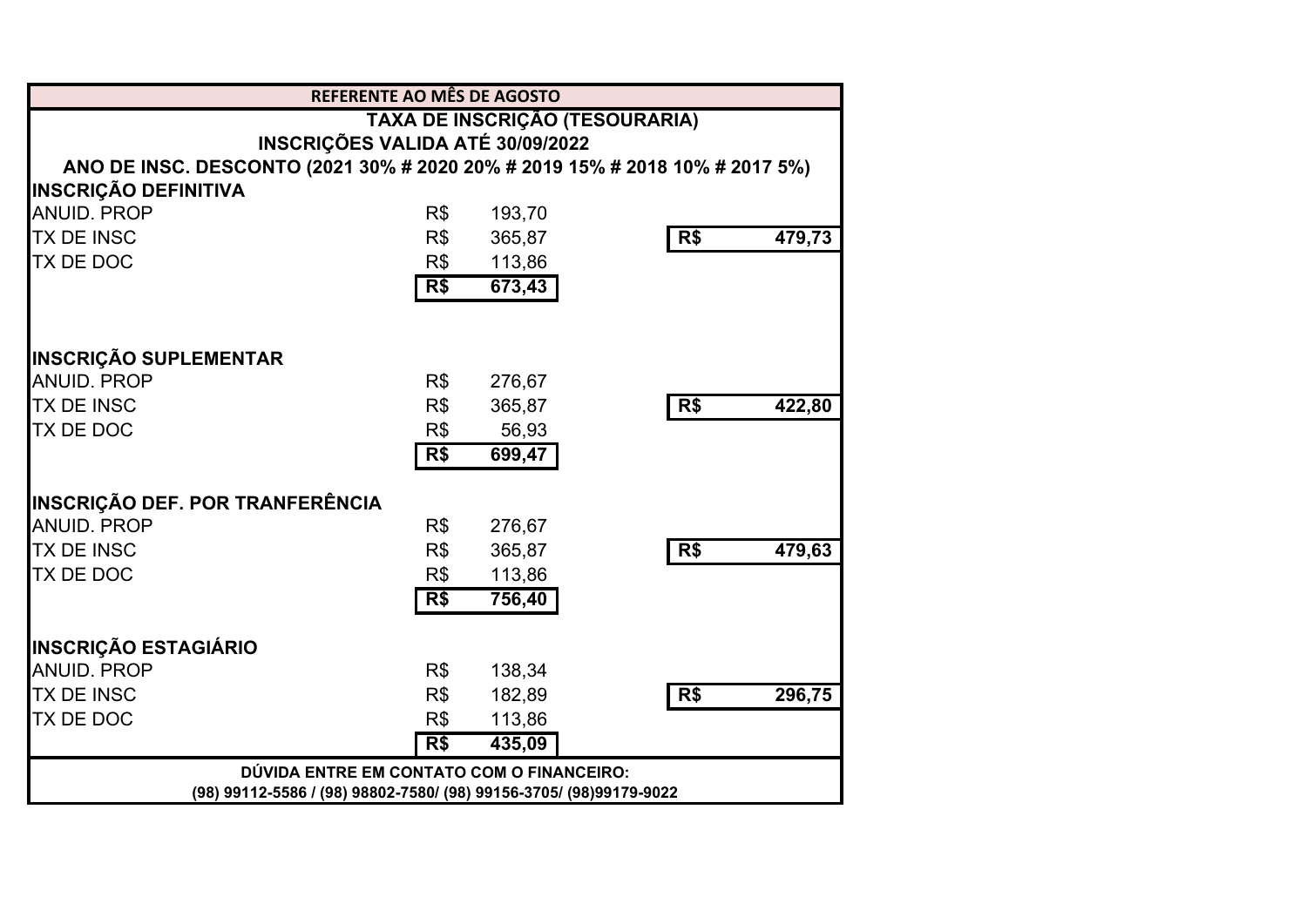|                                                                             | REFERENTE AO MÊS DE OUTUBRO                                        |        |     |        |
|-----------------------------------------------------------------------------|--------------------------------------------------------------------|--------|-----|--------|
|                                                                             | TAXA DE INSCRIÇÃO (TESOURARIA)                                     |        |     |        |
|                                                                             | INSCRIÇÕES VALIDA ATÉ 31/10/2022                                   |        |     |        |
| ANO DE INSC. DESCONTO (2021 30% # 2020 20% # 2019 15% # 2018 10% # 2017 5%) |                                                                    |        |     |        |
| <b>INSCRIÇÃO DEFINITIVA</b>                                                 |                                                                    |        |     |        |
| <b>ANUID. PROP</b>                                                          | R\$                                                                | 145,25 |     |        |
| <b>TX DE INSC</b>                                                           | R\$                                                                | 365,87 | R\$ | 479,73 |
| <b>TX DE DOC</b>                                                            | R\$                                                                | 113,86 |     |        |
|                                                                             | R\$                                                                | 624,98 |     |        |
| <b>INSCRIÇÃO SUPLEMENTAR</b>                                                |                                                                    |        |     |        |
| <b>ANUID, PROP</b>                                                          | R\$                                                                | 207,50 |     |        |
| <b>TX DE INSC</b>                                                           | R\$                                                                | 365,87 | R\$ | 422,80 |
| TX DE DOC                                                                   | R\$                                                                | 56,93  |     |        |
|                                                                             | R\$                                                                | 630,30 |     |        |
| <b>INSCRIÇÃO DEF. POR TRANFERÊNCIA</b>                                      |                                                                    |        |     |        |
| <b>ANUID, PROP</b>                                                          | R\$                                                                | 207,50 |     |        |
| <b>TX DE INSC</b>                                                           | R\$                                                                | 365,87 | R\$ | 479,63 |
| TX DE DOC                                                                   | R\$                                                                | 113,86 |     |        |
|                                                                             | R\$                                                                | 687,23 |     |        |
| <b>INSCRIÇÃO ESTAGIÁRIO</b>                                                 |                                                                    |        |     |        |
| <b>ANUID. PROP</b>                                                          | R\$                                                                | 103,75 |     |        |
| <b>TX DE INSC</b>                                                           | R\$                                                                | 182,89 | R\$ | 296,75 |
| TX DE DOC                                                                   | R\$                                                                | 113,86 |     |        |
|                                                                             | R\$                                                                | 400,50 |     |        |
|                                                                             | DÚVIDA ENTRE EM CONTATO COM O FINANCEIRO:                          |        |     |        |
|                                                                             | (98) 99112-5586 / (98) 98802-7580/ (98) 99156-3705/ (98)99179-9022 |        |     |        |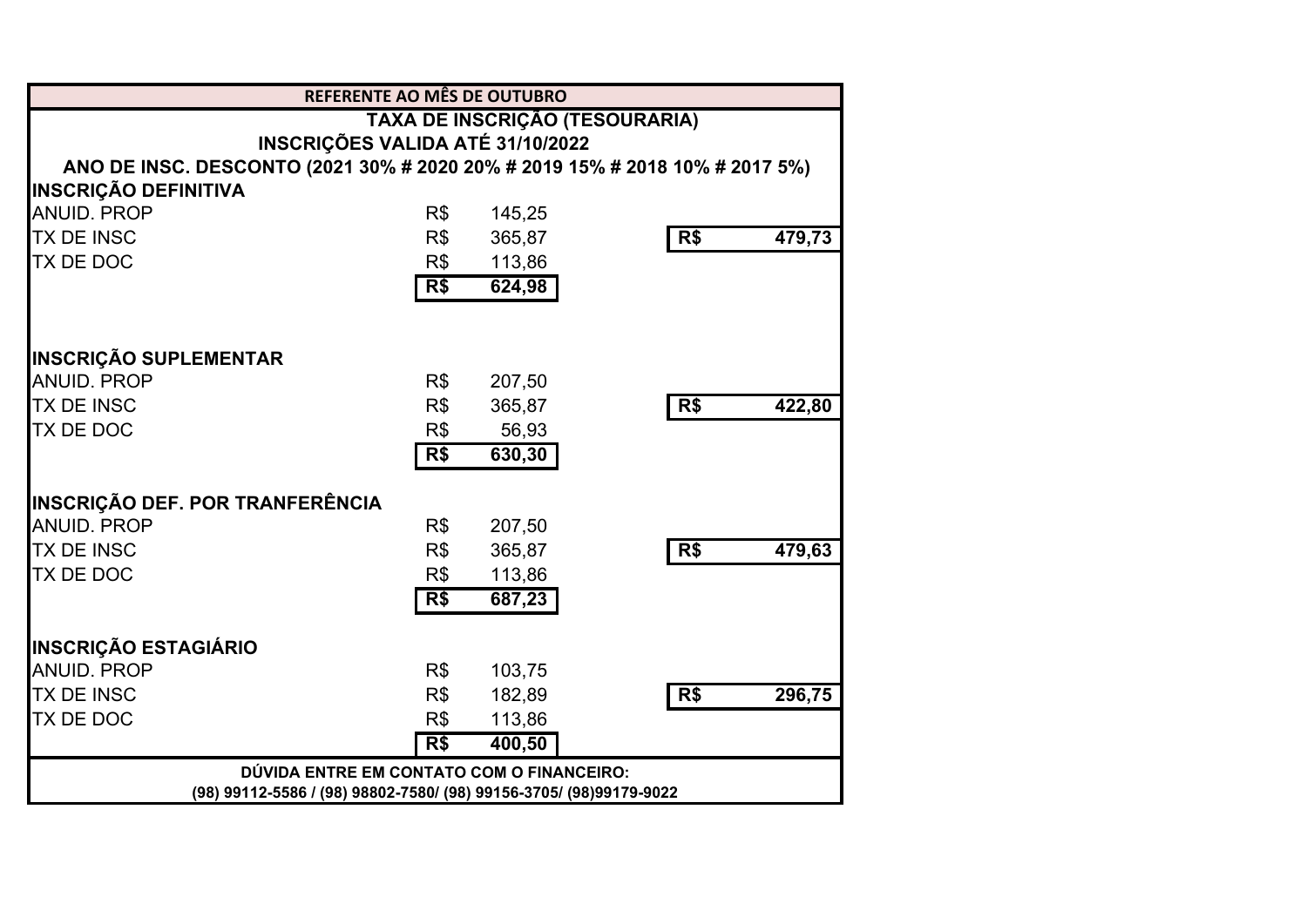|                                                                             | REFERENTE AO MÊS DE NOVEMBRO              |                                |     |        |  |
|-----------------------------------------------------------------------------|-------------------------------------------|--------------------------------|-----|--------|--|
|                                                                             |                                           | TAXA DE INSCRIÇÃO (TESOURARIA) |     |        |  |
|                                                                             | INSCRIÇÕES VALIDA ATÉ 30/11/2022          |                                |     |        |  |
| ANO DE INSC. DESCONTO (2021 30% # 2020 20% # 2019 15% # 2018 10% # 2017 5%) |                                           |                                |     |        |  |
| <b>INSCRIÇÃO DEFINITIVA</b>                                                 |                                           |                                |     |        |  |
| <b>ANUID. PROP</b>                                                          | R\$                                       | 96,84                          |     |        |  |
| <b>TX DE INSC</b>                                                           | R\$                                       | 365,87                         | R\$ | 479,73 |  |
| <b>TX DE DOC</b>                                                            | R\$                                       | 113,86                         |     |        |  |
|                                                                             | R\$                                       | 576,57                         |     |        |  |
|                                                                             |                                           |                                |     |        |  |
| <b>INSCRIÇÃO SUPLEMENTAR</b>                                                |                                           |                                |     |        |  |
| <b>ANUID, PROP</b>                                                          | R\$                                       | 138,33                         |     |        |  |
| <b>TX DE INSC</b>                                                           | R\$                                       | 365,87                         | R\$ | 422,80 |  |
| TX DE DOC                                                                   | R\$                                       | 56,93                          |     |        |  |
|                                                                             | R\$                                       | 561,13                         |     |        |  |
| <b>INSCRIÇÃO DEF. POR TRANFERÊNCIA</b>                                      |                                           |                                |     |        |  |
| <b>ANUID, PROP</b>                                                          | R\$                                       | 138,33                         |     |        |  |
| <b>TX DE INSC</b>                                                           | R\$                                       | 365,87                         | R\$ | 479,63 |  |
| TX DE DOC                                                                   | R\$                                       | 113,86                         |     |        |  |
|                                                                             | R\$                                       | 618,06                         |     |        |  |
| <b>INSCRIÇÃO ESTAGIÁRIO</b>                                                 |                                           |                                |     |        |  |
| <b>ANUID. PROP</b>                                                          | R\$                                       | 69,16                          |     |        |  |
| <b>TX DE INSC</b>                                                           | R\$                                       | 182,89                         | R\$ | 296,75 |  |
| TX DE DOC                                                                   | R\$                                       | 113,86                         |     |        |  |
|                                                                             | R\$                                       | 365,91                         |     |        |  |
|                                                                             | DÚVIDA ENTRE EM CONTATO COM O FINANCEIRO: |                                |     |        |  |
| (98) 99112-5586 / (98) 98802-7580/ (98) 99156-3705/ (98)99179-9022          |                                           |                                |     |        |  |